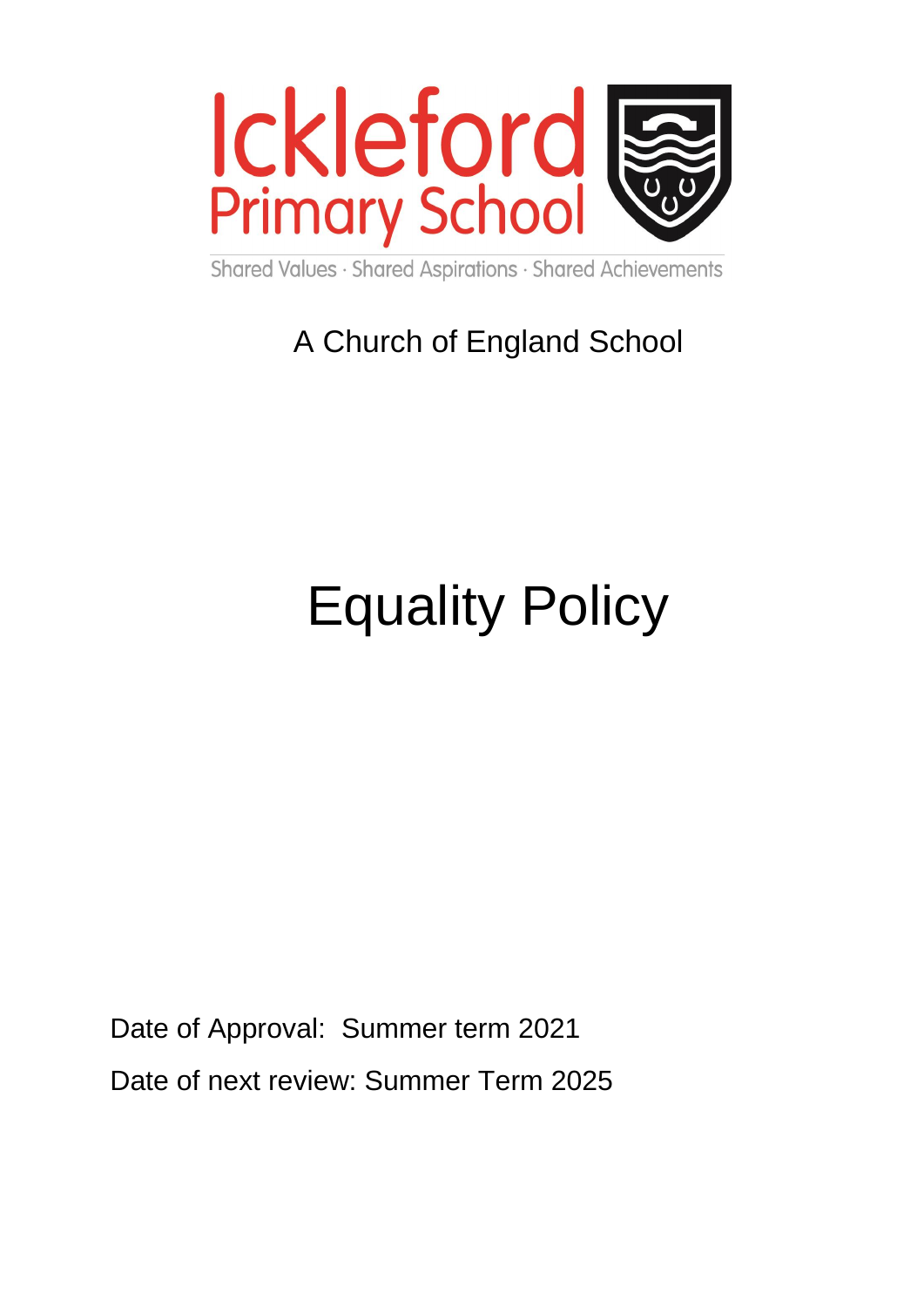#### **School Context**

Our school is a Voluntary Controlled Church of England Primary school, situated in a village setting on the outskirts of Hitchin town. The school has a valued place at the heart of the local community. The number of pupils on the school roll is 210.

Most are from a white British heritage and others are from Asian, European and mixed race heritage. The children come from a wide social and economic background and a significant number travel a considerable distance from surrounding areas. The proportion of children with identified learning difficulties and disabilities is above that usually seen. Disability is defined as 'difficulty in carrying out every day activities' and includes: sensory impairments; mental health difficulties; mobility difficulties; long-term illness such as asthma, diabetes, etc; learning difficulties such as dyspraxia and dyslexia; autistic spectrum disorder. A percentage of children, whose parents work, attend the morning breakfast club and afterschool club.

At Ickleford Primary School, we successfully integrate all children, regardless of ethnicity, gender or disability, into the whole life of the school. We are proactive in modifying and adapting our school environment, thus enabling all children, including those with mobility problems, to have full and positive access to the curriculum.

#### **Promoting equality within school**

At Ickleford Primary School we recognise that all individuals have fundamental human rights and therefore we adopt a rights based approach to equality. We are developing practices that promote the right for everyone to participate in all aspects of life within school by promoting initiatives that remove barriers to participation and by actively promoting equality and social inclusion. Included in this is our specific duty, emphasised by our government, to create and enforce a clear and rigorous expectation to promote the fundamental British values of democracy, the rule of law, individual liberty and mutual respect and tolerance of those with different faiths and beliefs.

We recognise that prejudice and inequality of opportunity exist within life and we commit ourselves to challenging and redressing these injustices by applying the principles set out within this policy.

This policy should be read in conjunction with the following policies

- Child Protection Policy
- SEND Policy
- British Values Statement
- Health and Safety Policy
- Medical Needs Policy

#### **Legal Framework**

Ickleford Primary school recognises its duties under the Equality Act 2010 to eliminate discrimination, advance equality of opportunity and foster good relations in relation to the nine characteristics protected in law:

- Age
- Disability
- Gender reassignment
- Marriage and civil partnerships
- Pregnancy and maternity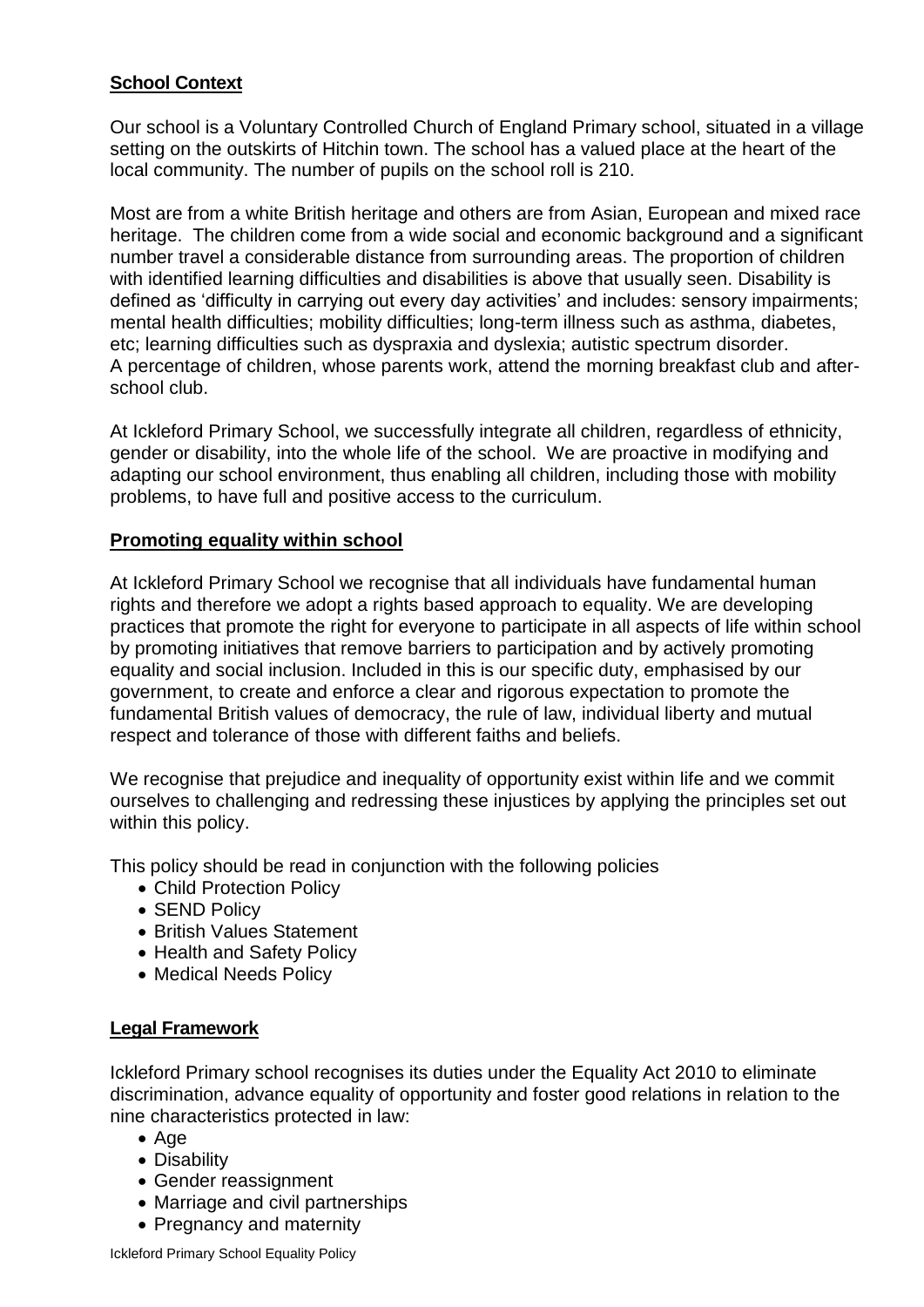- Race
- Religion or belief
- Sex
- Sexual orientation

In addition we include economic disadvantage within this policy, recognising that this has one of the most significant impacts on the achievement of children and young people and is relevant to many of our pupils.

#### **All learners are of equal value.**

We see all learners and potential learners, and their parents and carers, as of equal value:

- whether or not they are disabled
- whatever their ethnicity, culture, national origin or national status
- whatever their gender and gender identity
- whatever their religious or non-religious affiliation or faith background
- whatever their sexual identity
- whatever their economic or social background.

We therefore act to ensure that each, and every member of the school community:

- experiences equality of opportunity
- feels a full and respected member of the school community
- has high expectations of themselves, their peers, staff, and others with regard to fair treatment
- develops an understanding of race, ethnicity and multiculturalism alongside an appreciation of their importance in Britain today
- develops an understanding and appreciation of disability and the contribution of disabled people in the community and UK
- develops an awareness of conscious and unwitting racism alongside the skills and confidence to challenge instances of racist behaviour, language and attitudes
- develops an awareness that disability can be both seen or unseen and that people with learning and other disabilities have the same rights to reasonable and appropriate adjustments as those with more obvious needs.

#### **We recognise and respect difference.**

Treating people equally does not necessarily involve treating them all the same. Our policies, procedures and activities must not discriminate but must nevertheless take account of differences of life-experience, outlook and background, and in the kinds of barrier and disadvantage which people may face, in relation to:

- disability, so that reasonable adjustments are made
- ethnicity, so that different cultural backgrounds and experiences of prejudice are recognised
- gender, so that the different needs and experiences of girls and boys, and women and men, are recognised
- religion, belief or faith background
- sexual identity
- economic or social disadvantage.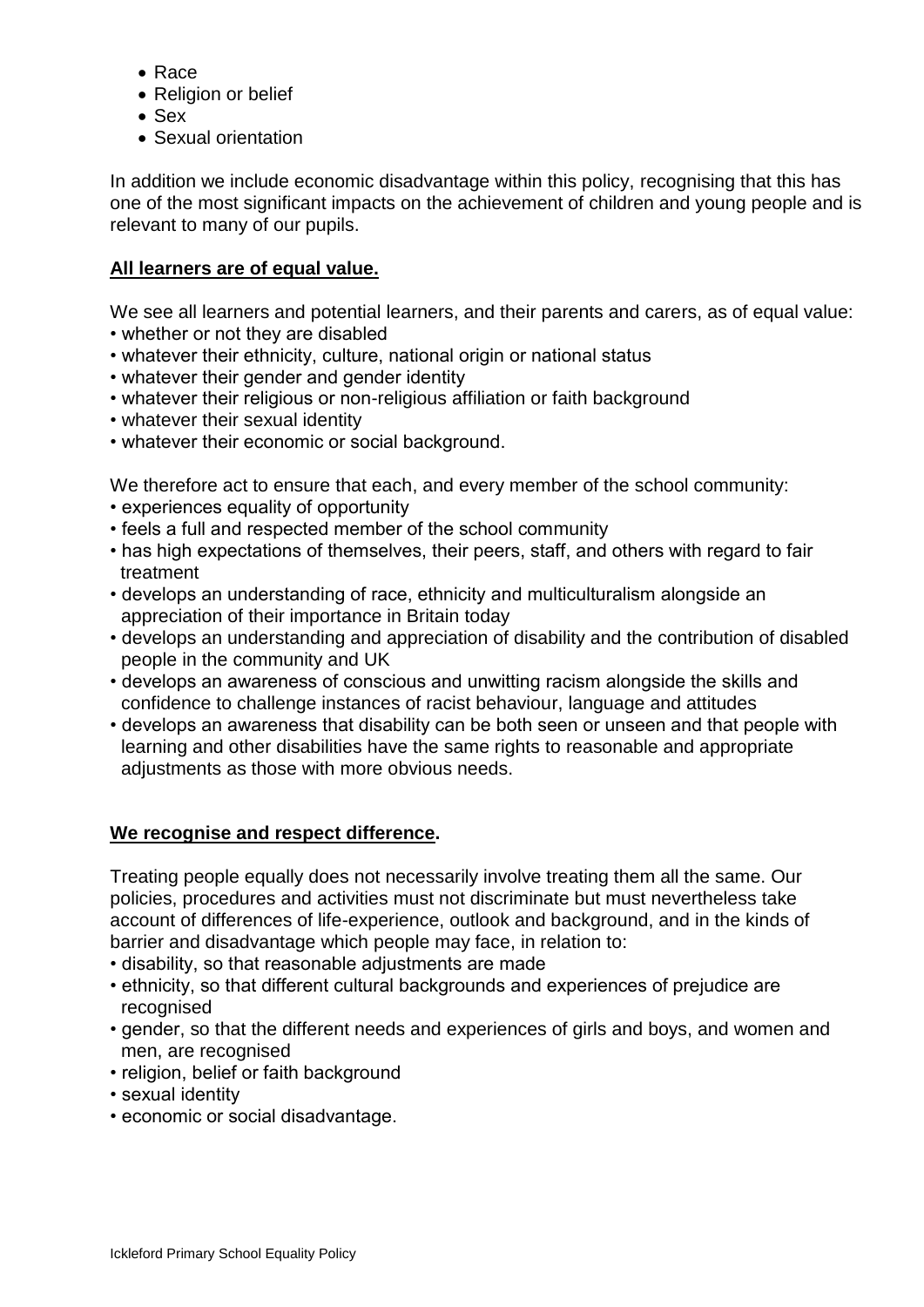#### **We foster positive attitudes and relationships, and a shared sense of cohesion and belonging.**

We intend that our policies, procedures and activities should promote:

- positive attitudes towards disabled people, good relations between people with or without disabilities, and an absence of harassment of disabled people
- positive interaction, good relations and dialogue between groups and communities different from each other in terms of ethnicity, culture, religious affiliation, national origin or national status, and an absence of prejudice-related bullying and incidents
- mutual respect and good relations between boys and girls, and women and men, and an absence of sexual and homophobic harassment.

#### **We observe good equalities practice in staff recruitment, retention and development**

We ensure that policies and procedures should benefit all employees and potential employees, for example in recruitment and promotion, and in continuing professional development:

- whether they have a disability or not
- whatever their ethnicity, culture, religious affiliation, national origin or national status
- whatever their gender and sexual identity, and with full respect for legal rights relating to pregnancy and maternity and paternity.

#### **We aim to reduce and remove inequalities and barriers that already exist**

In addition to avoiding or minimising possible negative impacts of our policies, we take opportunities to maximise positive impacts by reducing and removing inequalities and barriers that may already exist between:

- disabled and non-disabled people
- people of different ethnic, cultural, social and religious backgrounds
- girls and boys, women and men.

#### **Society as a whole**

We intend that our policies and activities should benefit society as a whole, both locally and nationally, by fostering greater social cohesion, and greater participation in public life of:

- disabled people as well as non-disabled
- people of a wide range of ethnic, cultural, social and religious backgrounds
- both women and men, girls and boys
- people in heterosexual and same sex relationships

#### **The curriculum**

As part of our work to promote equality, we aim to ensure that within our educational provision children are offered opportunities to:

- Understand and celebrate diversity in all its forms;
- Learn about racial equality in a variety of curriculum areas
- Develop an understanding of global citizenship and the promotion of British values
- Understand the power of language particularly relating to verbal abuse due to race, disability, sexual orientation or social standing;
- Develop an understanding of their rights, the rights of others, and their responsibilities to each other;
- Develop an understanding and appreciation of other religious beliefs and cultures;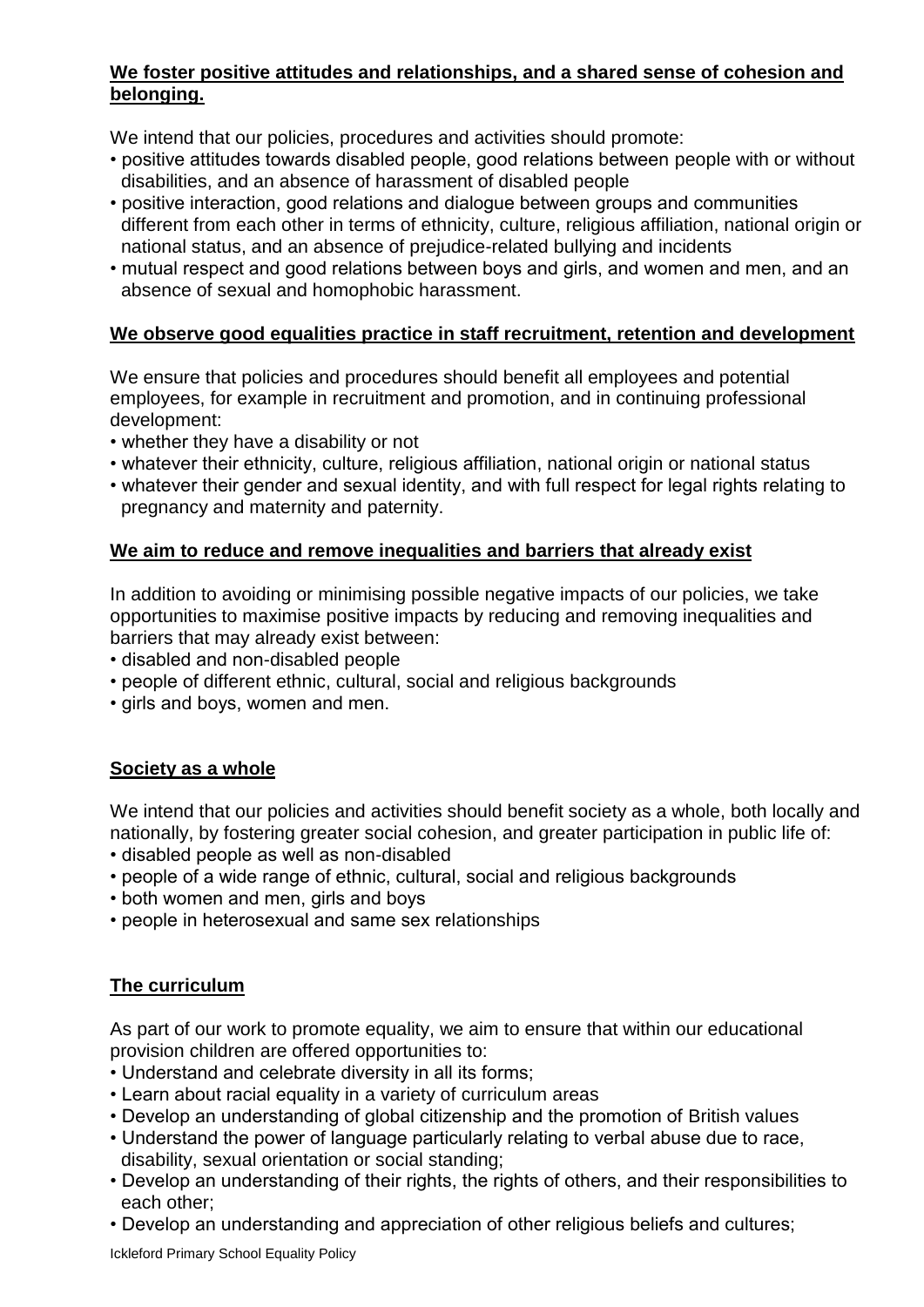- Recognise and challenge prejudice and discriminating attitudes and behaviour;
- Develop emotionally and intellectually with the personal qualities and attributes required to make a successful life in a diverse society.

#### **Addressing prejudice and prejudice-related bullying**

The school is opposed to all forms of prejudice which stand in the way of fulfilling the legal duties referred to above:

• prejudices around disability and special educational needs

• prejudices around racism and xenophobia, including those that are directed towards religious groups and communities and those that are directed against Travellers, migrants, refugees and people seeking asylum

• prejudices reflecting sexism and homophobia.

We keep a record of prejudice-related incidents and, if requested, provide a report to the local authority about the numbers, types and seriousness of prejudice-related incidents at our school and how they are dealt with.

#### **Roles and responsibilities**

The governing body is responsible for ensuring that the school complies with legislation, and that this policy and its related procedures and action plans are implemented.

The governing body, has responsibility to ensure the policy is adhered to

The head teacher, Mrs. Sue Dury, is responsible for implementing the policy; for ensuring that all staff are aware of their responsibilities and are given appropriate training and support; and for taking appropriate action in any cases of unlawful discrimination.

The senior leadership team, comprising the head teacher Mrs. Sue Dury, the deputy head teacher Mrs. Sarah Wright, senior teacher Mrs Ulrike Banbury and SBM, Mrs Katie Farrell along with the SENDCo, Mrs. Claire Shafe are responsible for:

- coordinating equality work within staff teams
- dealing with reported incidents of racism or harassment and reporting these in detail to the head teacher
- monitoring the progress of vulnerable groups, including those on free school meals and from less economically affluent families
- monitoring the inclusion of children with SEND

• allocating resources fairly and equitably, including recognising that some children may require more than others for an equal and fair chance to enjoy and achieve

All staff are expected to:

- promote an inclusive and collaborative ethos in their classroom
- deal with any prejudice-related incidents that may occur
- plan and deliver curricula and lessons that reflect the principles above
- support pupils in their class for whom English is an additional language
- keep up-to-date with equalities legislation relevant to their work.

Visitors and Contractors are expected to be aware of, and comply with, the school's equality policy information and resources

We ensure that the content of this policy is known to all staff and members of the governors and, as appropriate, to all pupils and their parents and carers.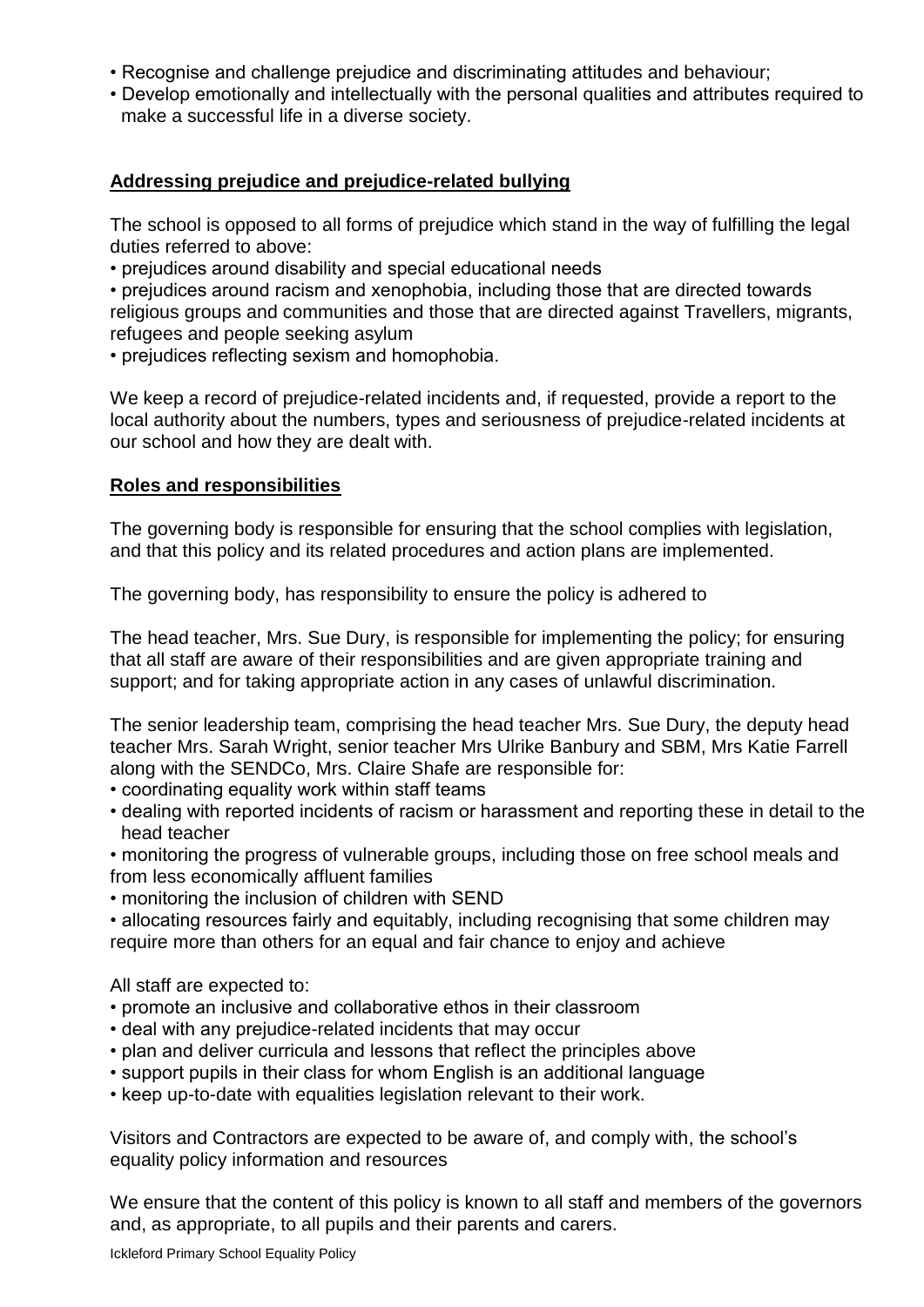#### **Religious observance**

We respect the religious beliefs and practice of all staff, pupils and parents, and comply with reasonable requests relating to religious observance and practice.

#### **Staff development and training**

We ensure that all staff, including support and administrative staff, receive equitable training and opportunities for professional development, both as individuals and as groups or teams.

#### **Breaches of the policy**

We will consider every breach of the policy in the light of the particular circumstances and, if pupils are involved, take into account their age and the nature of the breach. We will call on support from the Local Authority, the Police or other agencies as appropriate.

#### **Monitoring and review**

The governing body will endeavour to ensure that all relevant policies reflect the school's commitment to the principles of equality and that this commitment is reflected clearly in all its work.

All policies are regularly monitored, reviewed and evaluated for their effectiveness in promoting equality.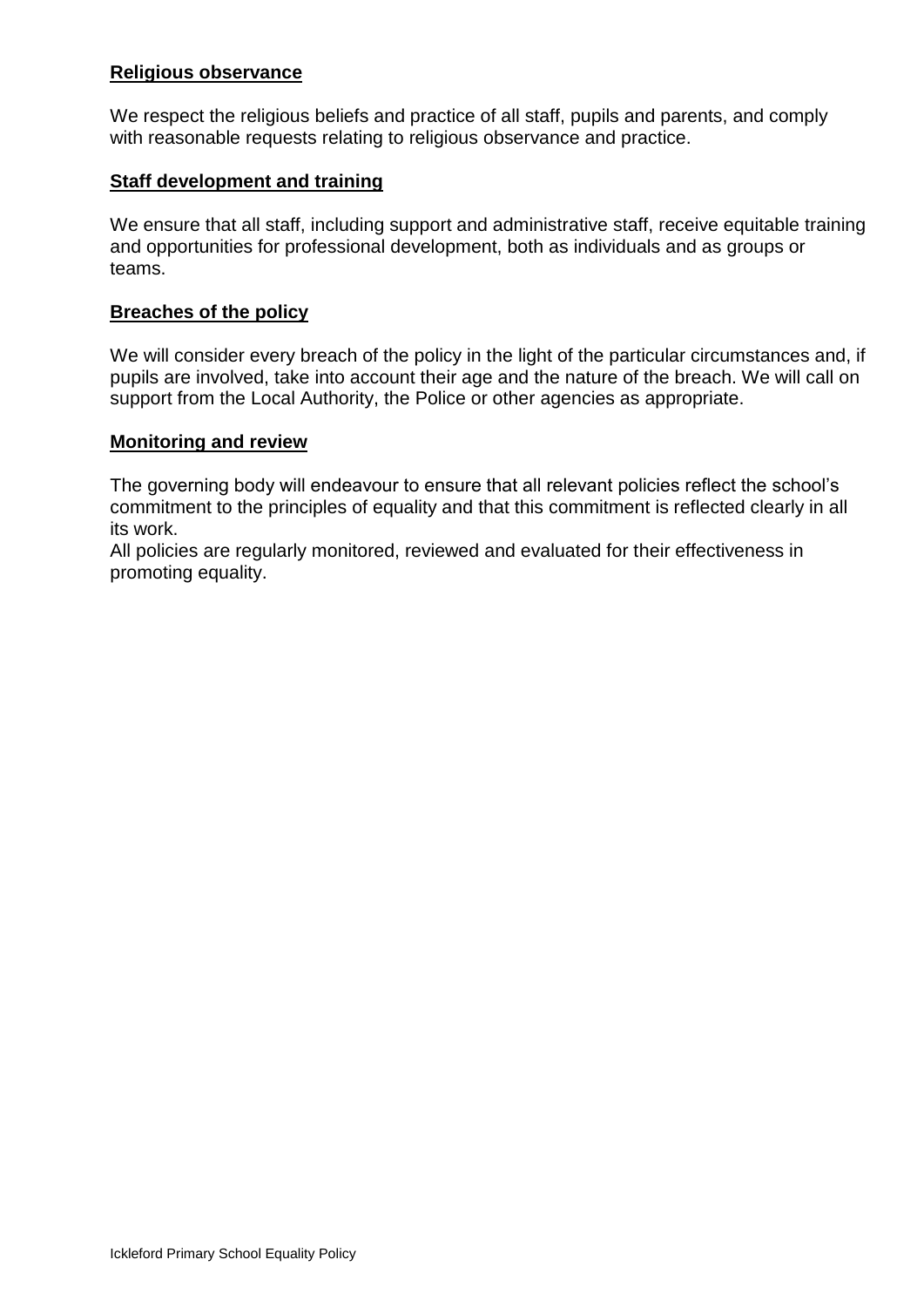## **Ickleford Primary School**

### **Equality Action Plan 2021-2025**

| Priority issue and | Category | <b>Diversity</b> | $-$<br>Γask | Responsibility | Progress/ | Review/impact |
|--------------------|----------|------------------|-------------|----------------|-----------|---------------|
| objective          |          | strand           |             |                | objective | assessment    |
|                    |          |                  |             |                | achieved  |               |

| <b>Accessibility Plan:</b><br>Doors and windows<br>to be replaced<br>throughout the<br>school. | Ethos | All | • All windows and doors to be<br>replaced                                                 | Site Manager/SBM | Summer<br>2022 | Autumn 2022 |
|------------------------------------------------------------------------------------------------|-------|-----|-------------------------------------------------------------------------------------------|------------------|----------------|-------------|
| Carpets to be<br>replaced in top<br>corridor and<br>classrooms                                 |       | All | • Carpets to be replaced after<br>windows have been<br>replaced on a rolling<br>programme | Site Manager/SBM | Summer<br>2023 | Autumn 2023 |

| 2 | <b>SEN Inclusion</b><br>Classrooms to be<br>accessible to pupils<br>with dyslexia traits | Ethos | <b>Disability</b> | • Review classroom organisation<br>to provide good access to the<br>curriculum for all children with<br>dyslexia | Teachers + SENCo | Autumn<br>2022 and<br>ongoing | Summer 2023 |
|---|------------------------------------------------------------------------------------------|-------|-------------------|------------------------------------------------------------------------------------------------------------------|------------------|-------------------------------|-------------|
|---|------------------------------------------------------------------------------------------|-------|-------------------|------------------------------------------------------------------------------------------------------------------|------------------|-------------------------------|-------------|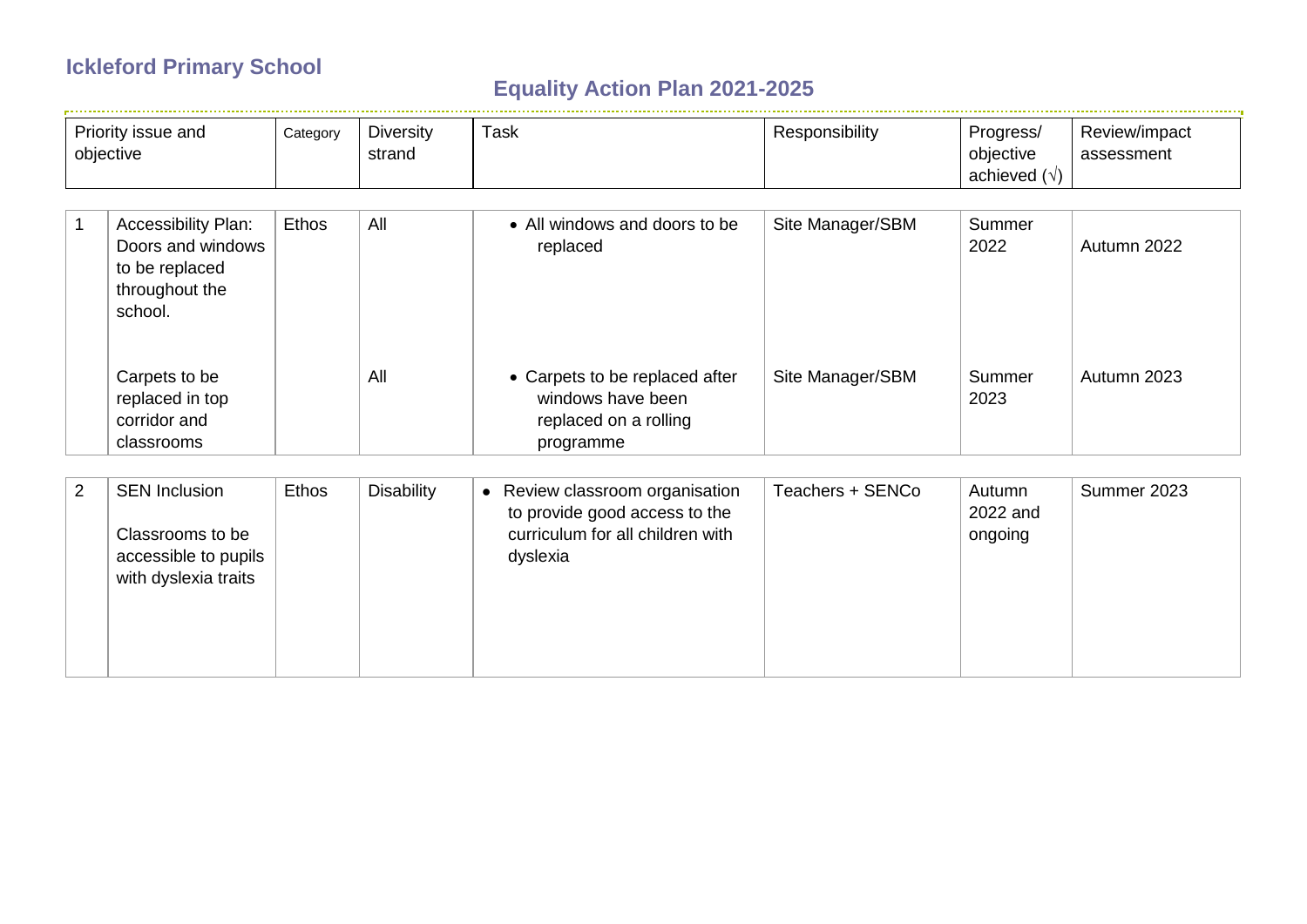| 3 | Ethnic<br>representation                                                                                | <b>Ethos</b> | Race | • Review of visual material to be<br>undertaken throughout the<br>school | All staff              | Reception<br>resources –<br>reviewed.                   |             |
|---|---------------------------------------------------------------------------------------------------------|--------------|------|--------------------------------------------------------------------------|------------------------|---------------------------------------------------------|-------------|
|   | Ensure that<br>stereotype<br>representation is<br>challenged and<br>positive attitudes<br>are promoted. |              |      | • Audit reading material and<br>increase diverse material                | English Lead/All staff | Other<br>classes -<br>review in<br>progress.<br>Ongoing | Autumn 2022 |

| <b>Policy Review</b> | Statutory | All | Check for equality aspects within  | All staff |         |                 |
|----------------------|-----------|-----|------------------------------------|-----------|---------|-----------------|
|                      |           |     | our policies                       |           | Ongoing |                 |
| Policies take        |           |     |                                    |           |         | As policies are |
| account of diversity |           |     | Include check in rolling programme |           |         | reviewed        |
| strands.             |           |     | of reviews                         |           |         |                 |
|                      |           |     |                                    |           |         |                 |

| 5 | Stakeholder<br>consultation<br>Parents and other<br>stakeholders' views<br>are acknowledged<br>and represented in<br>school policy and | Statutory | Disability<br>Gender<br>Race | Review pupil/parent<br>questionnaires, new intake<br>questionnaires and DES (Disability<br>Equality Survey) and modify to<br>include questions on the diversity<br>strands | All staff | Ongoing |  |
|---|----------------------------------------------------------------------------------------------------------------------------------------|-----------|------------------------------|----------------------------------------------------------------------------------------------------------------------------------------------------------------------------|-----------|---------|--|
|   | practice.                                                                                                                              |           |                              |                                                                                                                                                                            |           |         |  |